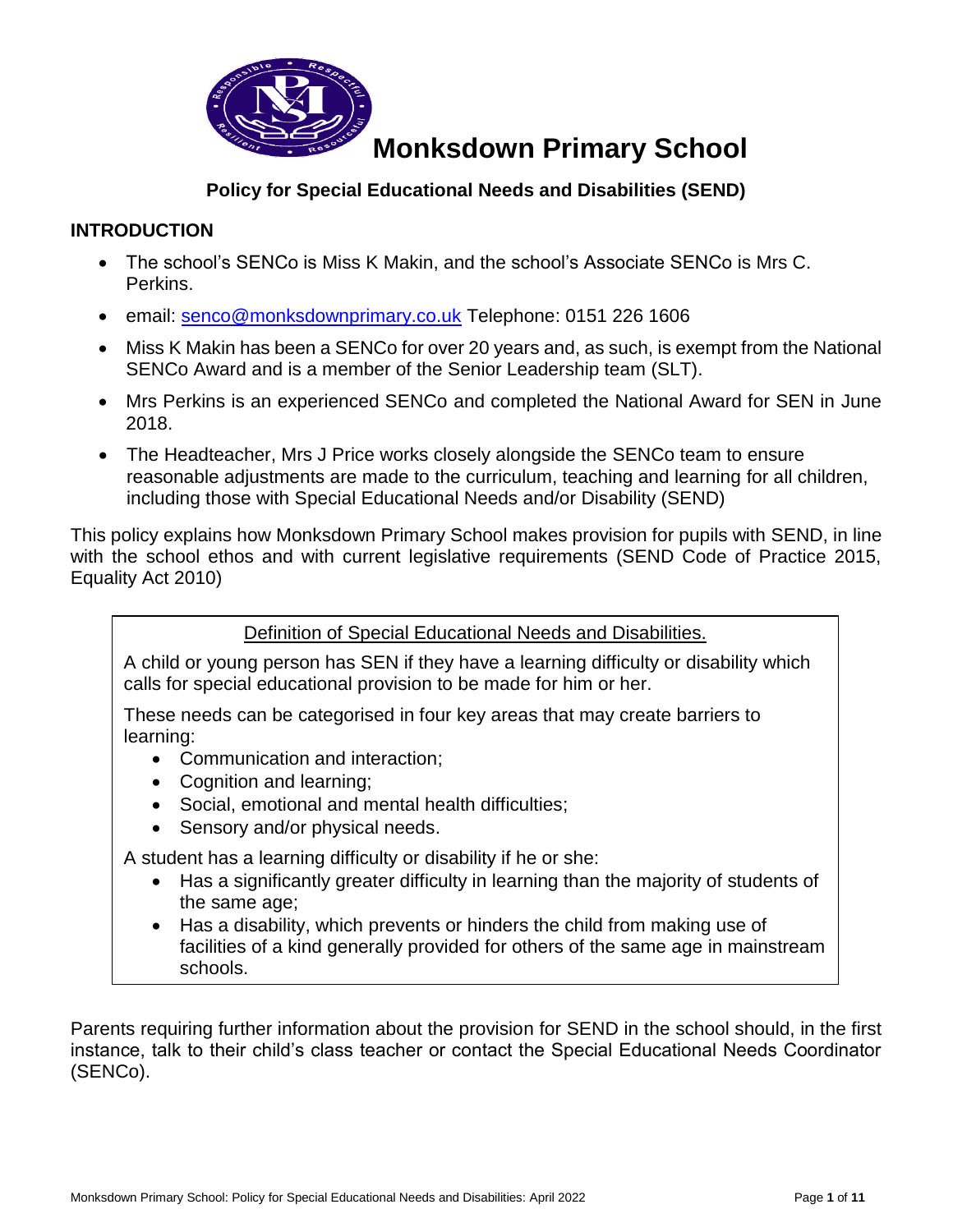The SEN Information Report and School's Contribution to the Local Offer provides much greater detail on the context of the school and the provision for children with SEND and should be read in conjunction with this policy. **The Special Educational Needs Information Report and School's Contribution to the Local Offer is available from the school office and the school's website:**

**[monksdownprimary.co.uk/](https://monksdownprimary.co.uk/)**

Monksdown Primary School is a mainstream school. We believe that every teacher is a teacher of every child or young person, including those with SEND. If children are not able to 'learn the way we teach' then we must 'teach the way they learn'. Good practice for pupils with special educational needs is good practice for all.

### **Our School Moto is 'Where Children Come First…'**

#### **POLICY AIMS**

- Our school community aims to provide an education that develops all children to their full potential within a safe, happy and creative environment. We believe that people learn best in different ways. At our school, we provide a rich and varied learning environment that allows all children to develop their skills and abilities to their full potential.
- We aim to maintain an ethos that encourages curiosity, a life-long enthusiasm for learning and fosters mutual respect for people of all faiths and cultures. Each child is encouraged to be the best version of themselves.
- We are committed to meeting the special educational needs of pupils and ensuring that they make good progress and reach their full potential. This is achieved through targeted and focused provision with maximum impact, building confidence and self-esteem. We aim to raise the aspirations of and expectations for all pupils with additional or special educational needs.
- This policy aims to provide full access to the National Curriculum and to encourage success and participation for all pupils, whatever their level of ability.
- Continually raise the aspirations of and expectations for all children with SEND. Our school provides a focus on outcomes for children and young people.
- Create an inclusive environment that recognises all needs of children with SEND and provides a broad and fulfilling educational experience which prepares each individual for transition to Secondary School.

#### **POLICY OBJECTIVES**

In order to achieve these aims, we will:

- Use our best endeavours to make sure that a child with SEND gets the support they need;
- Ensure that students with SEND engage in activities alongside those children who do not have SEND;
- Operate a "whole a child, whole school" approach to the management and provision of support for SEND;
- Identify children with SEN as early as possible and to make appropriate intervention through using appropriate teaching methods;
- Identify children of all ability who are underachieving, act upon this and support children to make optimum progress;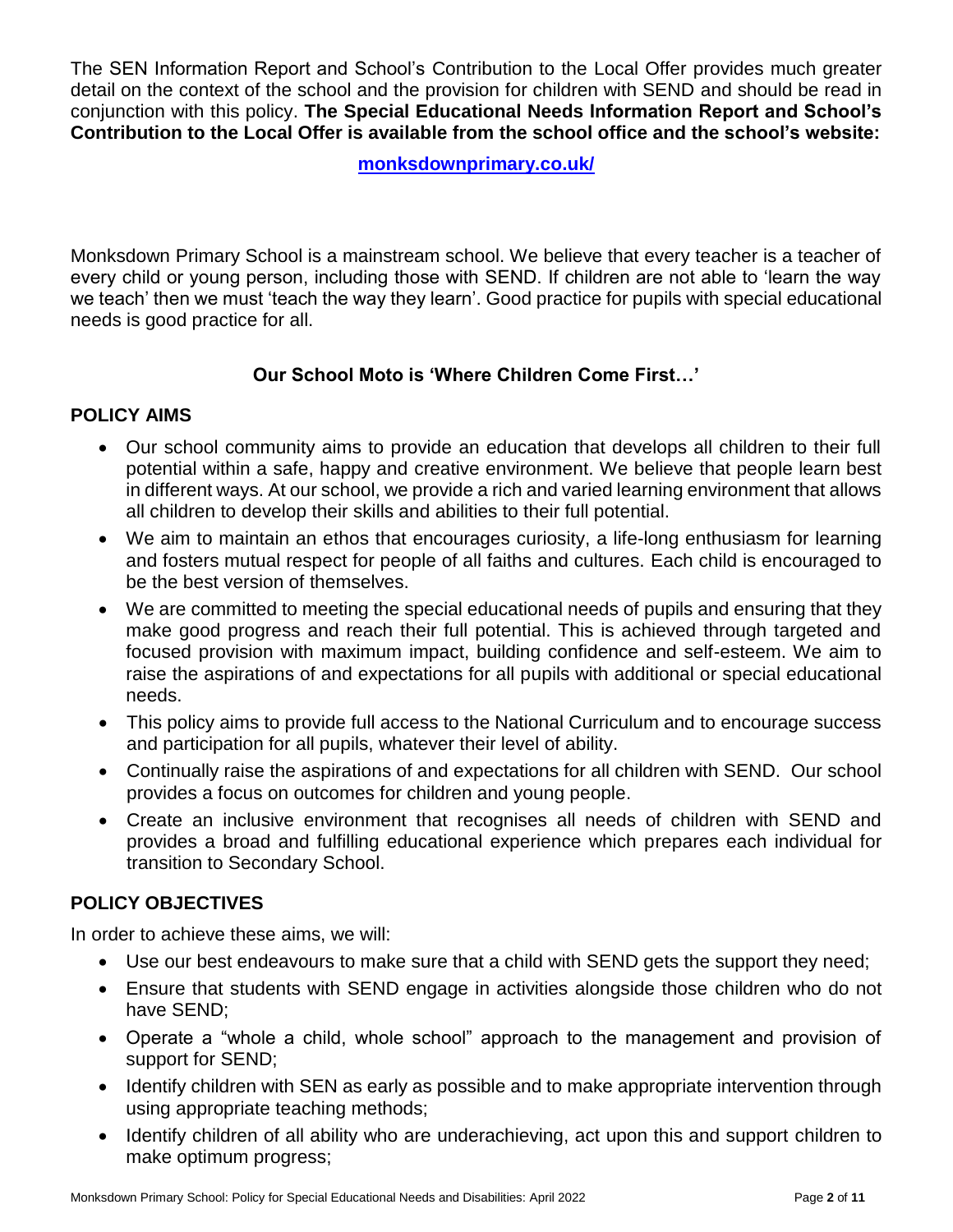- Provide a Special Educational Needs Co-ordinator (SENCo) who will work within the SEND Policy;
- Provide support and advice for all staff working with special educational needs children;
- Develop partnerships with parents/carers in the education of their child and involve parents/carers and children in the review process;
- Produce an annual SEN Information Report.

#### **IDENTIFYING SPECIAL EDUCATIONAL NEEDS**

At Monksdown Primary School, the identification of SEN is built into the overall approach to monitoring the progress and development of all pupils through the school's Policy on Teaching and Learning;

It is really important that in school we identify children who experience difficulties accessing learning and general school life opportunities early. This is achieved through continual use of classroom observations and assessments of all children and is known as 'The Graduated Approach'. Progress is tracked on a half termly basis and where appropriate, more frequently than this. Class teachers initially discuss concerns with the SLT (Senior Leadership Team) at Pupil Progress meetings prior to a discussion with the SENCo. If further action is deemed necessary, parents are informed immediately. All criteria for defining Special Educational Needs are in accordance with Liverpool Education Authority policy.

Despite appropriate, good quality teaching, intervention and differentiated learning experiences, taking into account the child's age and stage of development triggers for identification of a Special Educational Need could be:

- Little or no progress made when teaching approaches/learning styles are particularly targeted to improve the child's identified area of need;
- Working continues at levels significantly below those expected for a child of a similar age in certain areas of the Early Years Foundation Stage or in literacy and mathematics skills resulting in poor attainment in some framework or curriculum areas;
- Communication or interaction difficulties which create barriers to learning and specific interventions are needed;
- Social, emotional or mental health problems which are not improved by the techniques normally employed in the nurturing environment of the school;
- Sensory or physical problems create barriers to progress despite the provision of personal aids or specialist equipment.

If, following additional support, a child continues to experience difficulties, the school may, with parental permission, seek the advice of external agencies commissioned directly by school or services commissioned through Local Authority Services such as Outreach, Educational Psychologist, or a Specialist Teacher from SENISS. Some children may receive support from our National Health Service (NHS) colleagues e.g. Speech Therapy, Occupational Therapy, Child & Adolescent Mental Health Services etc. Any plans shared with the school by these agencies are carried out by staff within school in liaison with the appropriate agency.

Factors which are NOT SEN but may affect a child's progress and attainment are taken into consideration and adaptations are made accordingly. These may include:

- A disability under the Equality Act 2010 all reasonable adjustments will be made in order that they can access the full curriculum.
- Attendance and Punctuality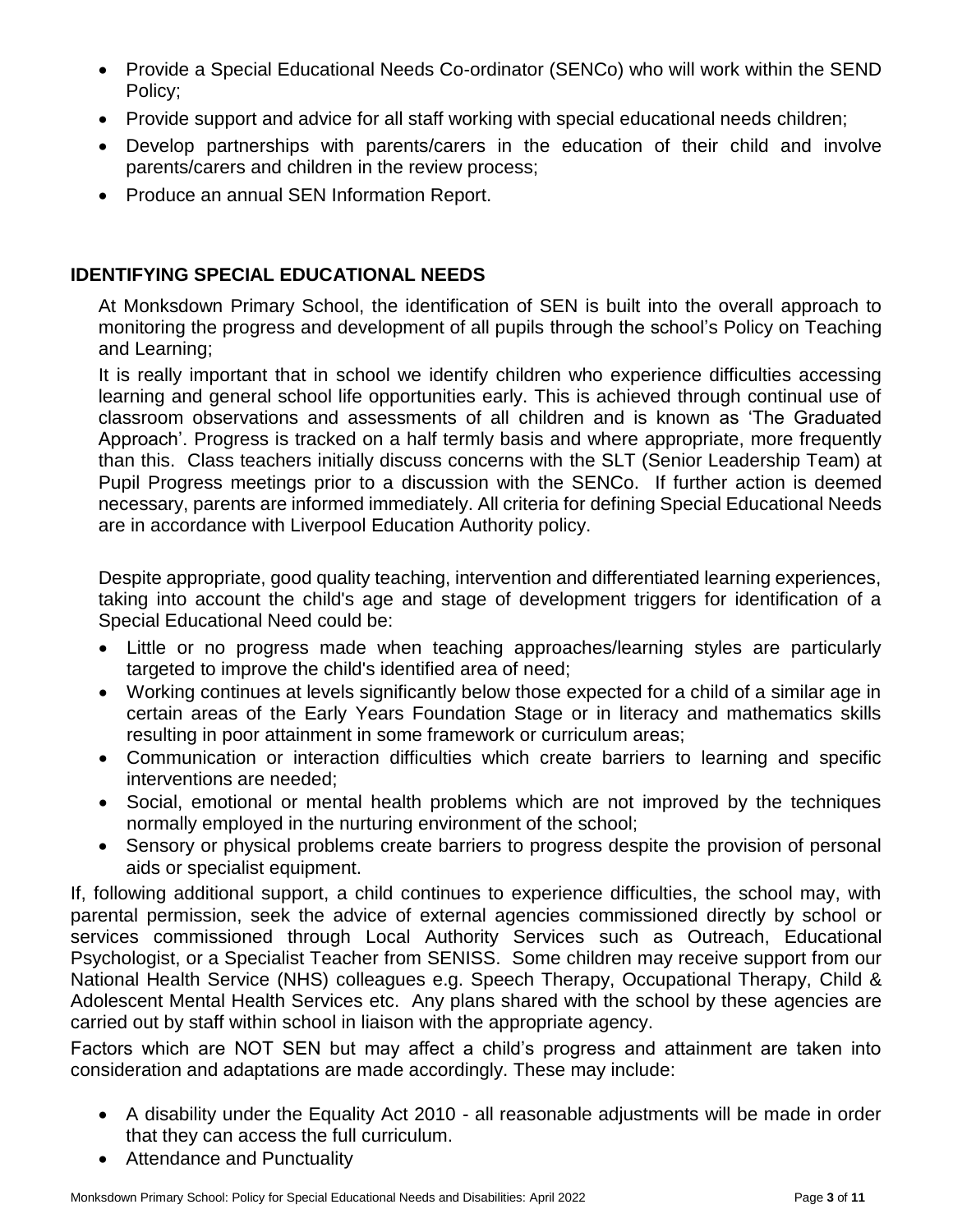- Health and Welfare
- English as an Additional Language (EAL)
- Being in receipt of Pupil Premium Funding
- Being a Child Looked After (CLA)
- Being a child of Serviceman/woman

Persistent disruptive or withdrawn behaviour does not necessarily mean that a child has SEN. Any concerns over a child's behaviour will be investigated on the premise that the behaviour is an underlying response to a need. This may be a learning difficulty or another factor, as noted above. School staff will endeavour to recognise and quickly identify the reasons for the behaviour and take all reasonable steps to address the root cause.

#### **THE GRADUATED APPROACH TO SEN SUPPORT: Assess - Plan - Do - Review**

The key principles:

- All class teachers are responsible and accountable for the progress and development of the pupils in their class, including where pupils access support from teaching assistants or specialist staff. All children are included in all lessons through an ethos of Quality First Teaching which is adapted to respond to their strengths and needs, as set out in the Teachers' Standards (2012);
- High quality teaching, differentiated for individual pupils, is the first step in responding to pupils who have or may have SEN. However, despite this, some children need additional help to make progress in their learning;
- Additional intervention and support cannot compensate for a lack of good quality teaching;
- Pupils are only identified as SEN if they do not make adequate progress once they have been given good quality personalised teaching, access to adaptations and intervention;
- Pupils who join school (either from an Early Years setting or another Primary School) with an already identified SEND will be catered for in the same way as those identified by this school;

When planning work for children with special educational needs, teachers give due regard to information and targets contained in the children's Individual Education Plans (IEPs), Personalised Provision Plans (PPPs) and/or Pupil Profiles. Additionally, teachers modify teaching and learning as appropriate for children with disabilities.

|                                             | <b>What</b>                                                                 | <b>Who</b>                                                                   | <b>How</b>                                                                                                                               |
|---------------------------------------------|-----------------------------------------------------------------------------|------------------------------------------------------------------------------|------------------------------------------------------------------------------------------------------------------------------------------|
| ທ<br>ၯ<br>ш<br>$\overline{\textbf{S}}$<br>⋖ | <b>Initial Concern</b>                                                      | Parents / School                                                             | Professional Dialogue, Discussions<br>with Parents, Learning Walks<br><b>Pupil Progress Meetings</b>                                     |
|                                             | Classroom adaptations and/or<br>targeted support in class                   | Class teacher<br><b>Teaching Assistants</b>                                  | Examples may include:<br><b>Classroom Positioning</b><br><b>Organisations Aids</b><br><b>Coloured Overlays</b><br>Focus Group with CT/TA |
|                                             | Targeted and time-limited small<br>group interventions                      | <b>Teaching Assistants</b><br>under the direction of the<br>Class Teacher    | Usually in withdrawal for limited<br>periods<br>Extra Provision is Recorded – this is<br>known as 'Provision Mapping'                    |
|                                             | Further information gathered                                                | Parents / pupil /<br>colleagues / SENCo                                      | <b>Professional Dialogue</b><br><b>Discussions with Parents</b>                                                                          |
|                                             | Possible further adaptations and/or<br>additional targeted support in class | Class teacher<br><b>Teaching Assistants</b><br><b>SENCo / Inclusion Lead</b> |                                                                                                                                          |
|                                             | Observation and or additional<br>assessments                                | <b>SENCo</b>                                                                 | Examples may include:<br>YARC and/or WRIT, BPVS etc                                                                                      |

Monksdown Primary School: Policy for Special Educational Needs and Disabilities: April 2022 Page **4** of **11**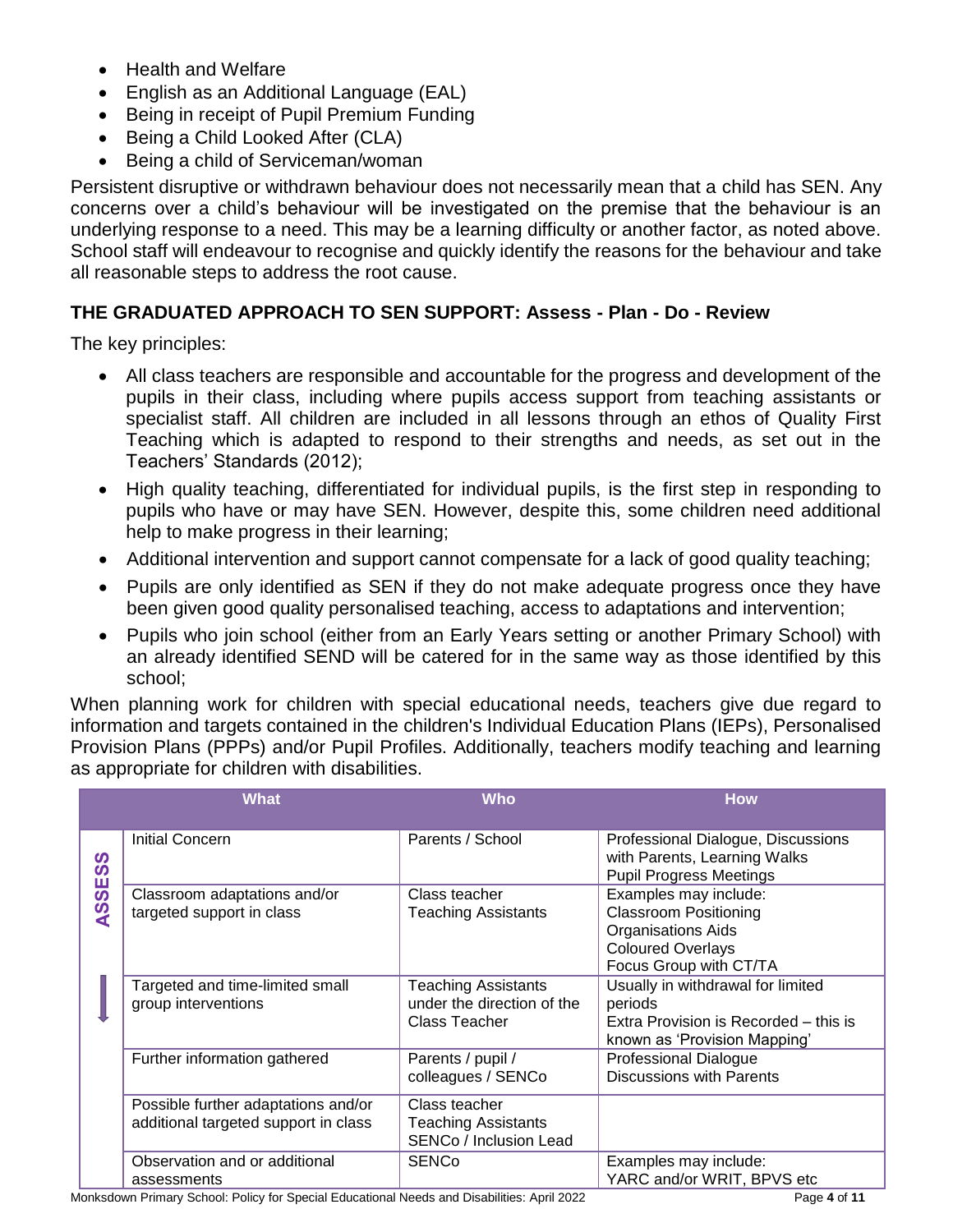This process is followed to ensure that any another reason for slower than expected progress has been thoroughly investigated.

|        | <b>What</b>                                                                                                                                      | <b>Who</b>                                 | <b>Notes</b>                                                                                                                                 |
|--------|--------------------------------------------------------------------------------------------------------------------------------------------------|--------------------------------------------|----------------------------------------------------------------------------------------------------------------------------------------------|
| z<br>ਟ | Parents informed of intention to make<br>additional provision                                                                                    | <b>Class Teacher</b>                       | Meeting if possible<br>Telephone call                                                                                                        |
|        | Pupil added to SEN register                                                                                                                      | <b>SENCo</b>                               |                                                                                                                                              |
|        | <b>SEN Pupil Profile created</b>                                                                                                                 | Class teacher / Parents /<br>SENCo / Pupil | This is an overview of a pupil's<br>additional needs                                                                                         |
|        | Individual Education Plan (IEP) written<br>(usually*) with 1, 2 or 3 Specific,<br>Measurable, Attainable, Realistic,<br>Timed (SMART) targets OR | Class teacher with<br>support from SENCo.  | Parents are involved throughout the<br>IEP/PPP process. They are<br>encouraged to help pupils to meet<br>their targets and are kept informed |
|        | Personalised Provision Plan (PPP) for<br>higher needs children.                                                                                  |                                            | when targets are met and/or adjusted.                                                                                                        |

 \* For some children with additional needs, an IEP may not be necessary. This will be decided when the SEN Pupil Profile is written.

|  | <b>What</b>                                                                                                                                                                                       | <b>Who</b>                                                                              | <b>When</b>                                                                        |
|--|---------------------------------------------------------------------------------------------------------------------------------------------------------------------------------------------------|-----------------------------------------------------------------------------------------|------------------------------------------------------------------------------------|
|  | 1:1 teaching towards IEP targets or<br>Delivery of Personalise Curriculum<br>through PPP.                                                                                                         | IEPs delivered by TA,<br>supervised by Class<br>Teacher. PPP - all staff                | Little and often, as specified on the IEP<br>or PPP delivered throughout the day.  |
|  | Progress towards IEP targets<br>monitored.                                                                                                                                                        | TA, supervised by Class<br>Teacher. Pupils are<br>involved in this process              | Weekly (Through the Weekly<br>Monitoring Sheet). Checked by CT<br>every 2-3 weeks. |
|  | Revision of IEP targets.<br>Revision of PPP.                                                                                                                                                      | Class Teacher                                                                           | As and when necessary (when targets<br>met or adjusted).                           |
|  | Teachers and/or Teaching Assistants<br>access Continuing Professional<br>Development courses to enhance<br>their understanding of a specific<br>difficulty relating to a child in their<br>class. | <b>Class Teachers (Need</b><br>identified by CT, SENCo<br>and/or Senior<br>Leadership). | When appropriate                                                                   |

|        | What                                                                                                                     | Who                                               | <b>Notes</b>                                                                           |
|--------|--------------------------------------------------------------------------------------------------------------------------|---------------------------------------------------|----------------------------------------------------------------------------------------|
| ш<br>ш | Full review of IEP 4 times per year<br>(See below).<br>PPP reviewed on a regular basis, as<br>agreed at time of writing. | Class teacher (informed<br>by weekly monitoring). | Evaluations of IEPs sent home to<br>parents.<br>Evaluation of PPP shared with parents. |
| 宧      | SEN Pupil Profile updated annually                                                                                       | Class teacher / Parents /<br>SENCo / Pupil        | Significant changes mid-year will also<br>result in an update.                         |

#### **The IEP Cycle**

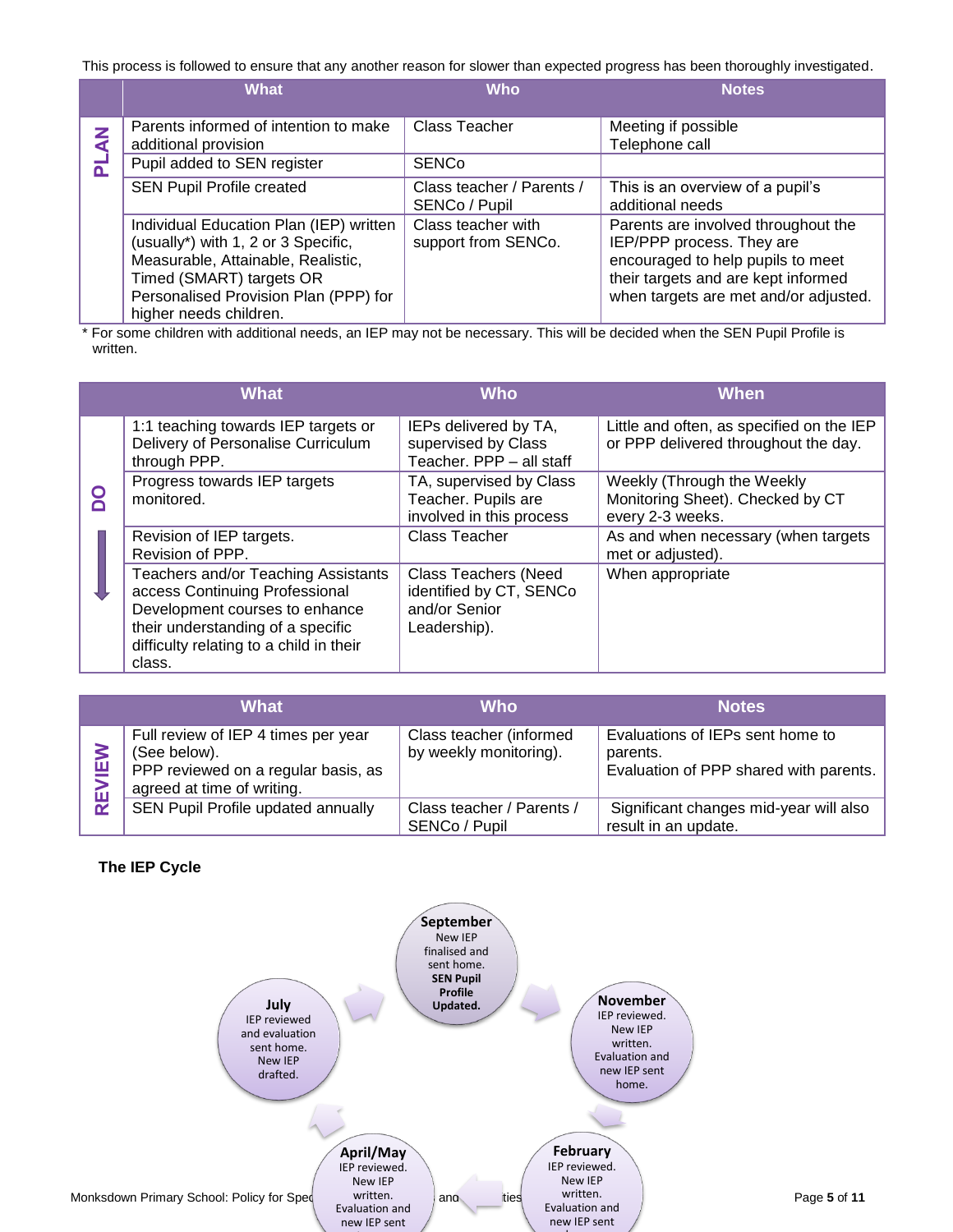At any point in the Review Process, there are several possible outcomes:

|                                            | <b>Outcome</b>                                                                                                                                                            | <b>Next Steps</b>                                                                                                                                                                    | <b>Notes</b>                                                                                                                                                                                                                                                              |
|--------------------------------------------|---------------------------------------------------------------------------------------------------------------------------------------------------------------------------|--------------------------------------------------------------------------------------------------------------------------------------------------------------------------------------|---------------------------------------------------------------------------------------------------------------------------------------------------------------------------------------------------------------------------------------------------------------------------|
| REVIEW<br><b>PO</b><br>S<br><b>OUTCOME</b> | Progress is accelerated and<br>provision needed to maintain<br>this is commensurate with<br>peers                                                                         | Needs can now be met<br>through classroom<br>differentiation, adaptations<br>and/ or intervention<br>Removed from SEN register                                                       | Professional dialogue between teachers<br>and SENCo and/or consideration at Pupil<br>Progress Meetings before decision to<br>remove from SEN register is made.<br>Evaluation shared and parents informed.                                                                 |
|                                            | Progress is good but additional<br>provision needs to continue                                                                                                            | New IEP/PPP written<br>Continue with cycle to next<br>review                                                                                                                         | Evaluation and new IEP/PPP shared with<br>parents                                                                                                                                                                                                                         |
|                                            | Progress remains<br>slow/inadequate despite the<br>use of evidence based<br>approached and well-matched<br>interventions.                                                 | With the permission of<br>parents, school will refer the<br>pupil for specialised<br>assessments and advice<br>from external agencies and<br>professionals.                          | Where a pupil has a pre-existing<br>recognised difficulty (for example: speech<br>and language difficulty or autistic<br>spectrum condition), the expertise of<br>external agencies and professionals may,<br>with parental permission, be sought at an<br>earlier stage. |
|                                            | Despite the school having<br>taken the relevant action to<br>identify, assess and meet the<br>needs of a pupil (as above), the<br>pupil has not made expected<br>progress | The school is unable to fully<br>meet the needs of the pupil<br>through its own provision<br>arrangements*. School and<br>parents/carers should<br>consider applying for an<br>EHCP. | Education, Health and Care plans<br>(EHCP)                                                                                                                                                                                                                                |

# **PROVISION AND PROVISION MAPPING**

The provision which the school makes is fully detailed in the school's Special Educational Needs Information Report and School's Contribution to the Local Offer which is available from the school office or on the website: [monksdownprimary.co.uk/](https://monksdownprimary.co.uk/)

- Provision for any child an existing ECHP will be in accordance with their EHCP.
- Any additional provision for all children (whether or not they have SEND) is carefully recorded ('mapped') by the SENCo. The cost of all such provision is calculated based on the pro-rata cost of the allocated time for the member of staff delivering the provision (for internally sourced provision) or on actual billed costs (for external providers or specialist resources purchased). Concurrently, the progress of all children who are receiving additional provision is carefully tracked. This information is then scrutinised by the Senior Leadership Team and SENCo to ensure that the effectiveness and efficiency of provision is maximised.
- Children will have access to this provision on an evidenced-needs basis and we will endeavour to ensure all children's needs are fully met. However, occasionally we may identify that we are unable to fully meet the needs of a child through our own provision arrangements. In these circumstances, an assessment of the unmet needs would be carried out through the Early Help Assessment Tool (EHAT) for children and young people which would involve parents, child and all agencies involved in the child's care. More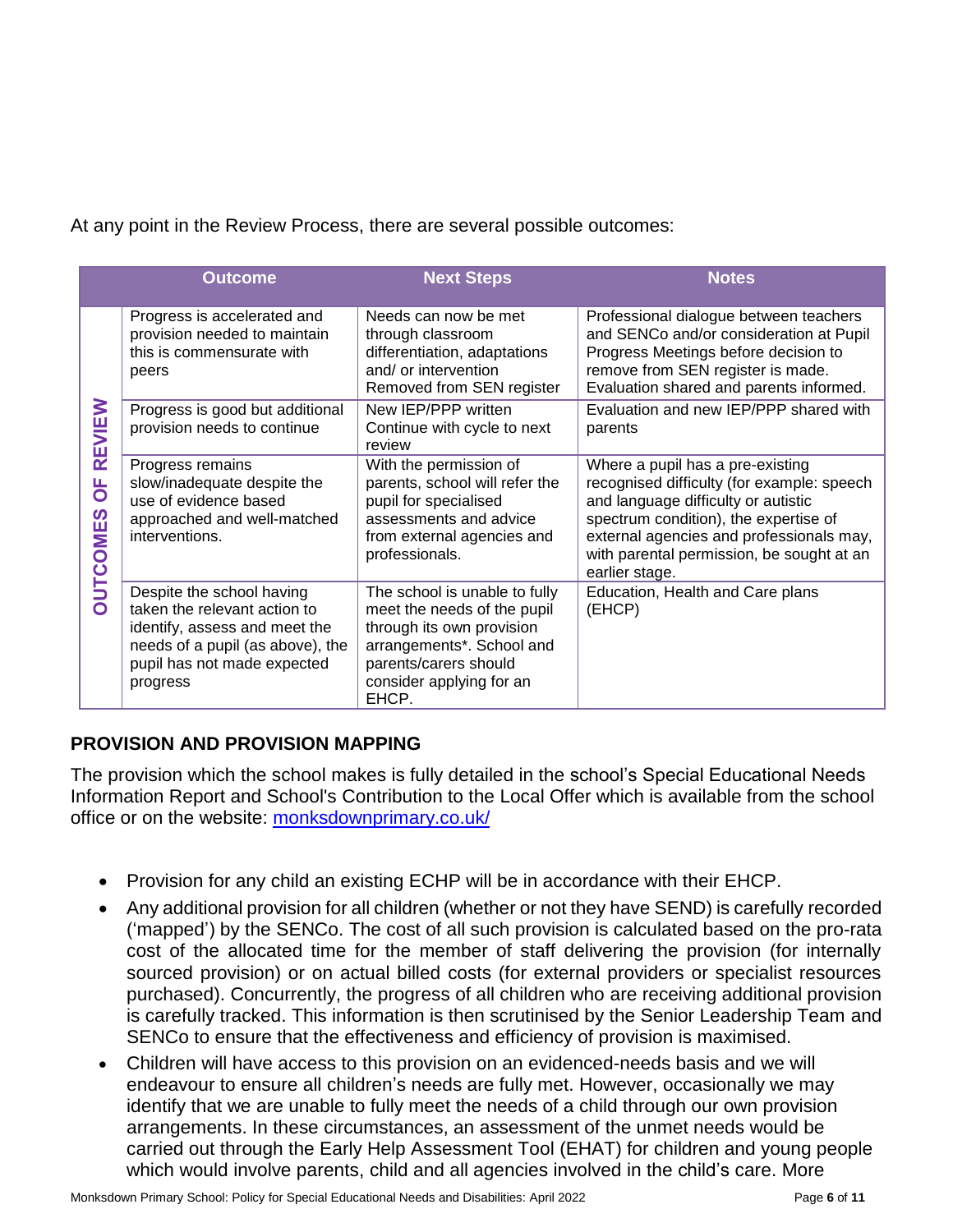As a result of the EHAT process, parents and a multi-agency team may decide that school should apply for further support from the Local Authority either for High Needs Top-up Funding or for a Statutory Integrated Assessment of a child's needs which may result in an Education, Health and Care Plan (EHCP) being agreed and developed. Further information on this process may be found at

<https://ehd.liverpool.gov.uk/kb5/liverpool/fsd/localoffer.page?localofferchannel=3>

# **SUPPORTING PUPILS AND FAMILIES**

- The Local Authority's Local Offer (Regulation 53, Part 4) may be found at [https://ehd.liverpool.gov.uk/kb5/liverpool/fsd/localoffer.page?localofferchannel=0&localoffer](https://ehd.liverpool.gov.uk/kb5/liverpool/fsd/localoffer.page?localofferchannel=0&localofferchannel=0) [channel=0](https://ehd.liverpool.gov.uk/kb5/liverpool/fsd/localoffer.page?localofferchannel=0&localofferchannel=0) This links back to the school's SEN Information Report and school's contribution to the Local Offer, which details how the school works with and supports families of children with SEND. It also details other arrangements such as access to Statutory Assessment Tests (SATs) and transition to high schools;
- Parents and carers are valued and their contribution in terms of identification and support for pupils with SEN is fully recognised. Parents/carers are always welcome to discuss any matter relating to their child's progress. The arrangements to keep parents informed about matters relating to SEND (as described in this policy), are additional to the standard methods of reporting and consulting available to all parents;
- The school's statutory SEN Information Report (Regulation 51, Part 3, section 69(3)(a) of the Act) is available on the school website;
- To support families and children, we will continue to update the information in the SEND section of our website and include links to other agencies;
- Children with special educational needs will be admitted to school in line with the school's admissions policy. The school is aware of the statutory requirements with regard to SEND and will meet these requirements. The school will use induction meetings to work closely with parents to ascertain whether a child has been identified as having special educational needs or a disability. If the school is alerted to the fact that a child may have SEND, we will endeavour to collect all relevant information and plan a relevant differentiated curriculum.

# **SUPPORTING PUPILS AT SCHOOL WITH MEDICAL CONDITIONS**

- The school recognises that children at school with medical conditions should be properly supported so that they have full access to education, including school trips and physical education. Some children with medical conditions may be disabled and where this is the case the school will comply with its duties under the Equality Act 2010;
- Children who have medical needs may require intervention and support from staff in school and will have a Care Plan written for them, in liaison with the Health Service and parents. This ensures a safe, agreed set of principles and procedures to ensure the child's needs are fully met and all health and safety arrangements have been addressed. Consent and medical information are kept at the front of the class SEN file.
- Some pupils may also have special educational needs (SEN) and may have an Education, Health and Care Plan (EHCP) which brings together health and social care needs, as well as their special educational provision and the SEND Code of Practice (2015) is followed. Provision will be made for these pupils in accordance with their EHCP.
- The school's policy for supporting pupils with medical conditions can be obtained from the school office or on our website at<https://monksdownprimary.co.uk/home/about-us/policies/>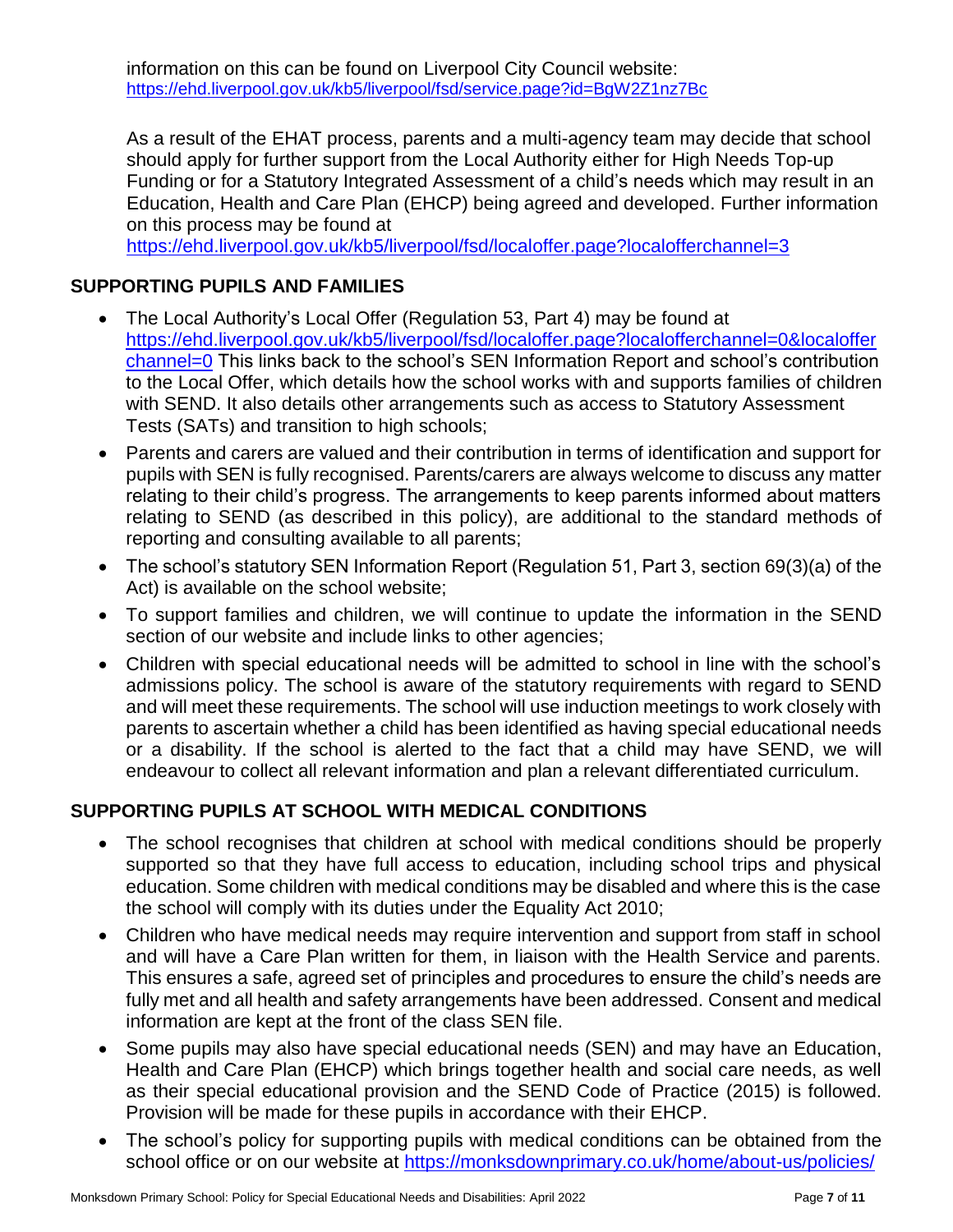# **CHILDREN LOOKED AFTER (CLA) BY THE LOCAL AUTHORITY**

• Pupils who are being looked after by the local authority may require intervention and support from staff in school and will have a Care Plan written for them, in liaison with the Social Services.

### **MONITORING AND EVALUATION OF SEND**

- The SENCo reports annually on the efficient and effective use of resources for children identified as having SEND through evaluation of the SEN Information Report;
- The monitoring and evaluation of progress of pupils with SEND is detailed in the Graduated Approach section (above);
- For pupils with an Education, Health and Care Plan, annual reviews (6 monthly for under 5s) are carried out in accordance with the appropriate legislation and the SEND Code of Practice;
- The SENCo collects and analyses tracking data for all pupils on the SEND register and uses this, in conjunction with information gathered from other sources (SEND learning walks, professional dialogue, discussions with pupils and parents etc) to inform the evaluation of the effectiveness of the provision;
- The SENCo liaises with the SEN Governor once per term and the SENCo produces a report on the quality and effectiveness of SEND provision;
- As part of the School Development Plan, the SENCo produces an annual action plan and updates progress against this on a termly basis.

#### **TRAINING AND RESOURCES**

- The overall level of funding (the Notional Budget) for SEN is delegated to the school by the Local Authority (LA) and is identified in the school budget statement. This amount is not ringfenced;
- The responsibility for determining the amount of resource for SEN lies with the school Governors who will seek advice from the Headteacher and SENCo;
- The resources for SEND are used to provide teaching assistants, specific training on SEND and specialist resources. The costs of the SENCo are met from the main school budget;
- In order to maintain and develop the quality of teaching and provision to respond to the strengths and needs of all pupils, all staff are encouraged to undertake training and development. All teaching staff and teaching assistants will be provided with general or specific training on meeting the needs of SEND within their classroom. The SENCo is aware of relevant courses within the local area relating to SEND. All staff to have access to this information and the SENCo advises as necessary;
- Whole school training on SEND is arranged, as appropriate and teaching assistants are invited. This may be delivered by the SENCo or by specialist services working with particular pupils;
- There is an expectation that staff who receive training will disseminate their knowledge to others to benefit all working in SEND;
- All teachers and support staff undertake induction on taking up a post and this includes a meeting with the SENCo to explain the systems and structures in place around the school's SEND provision and practice and to discuss the needs of individual pupils;
- The school's SENCo regularly attends Liverpool's School Improvement SEND Briefings and Local Authority Area Consortia meetings in order to keep up to date with local/national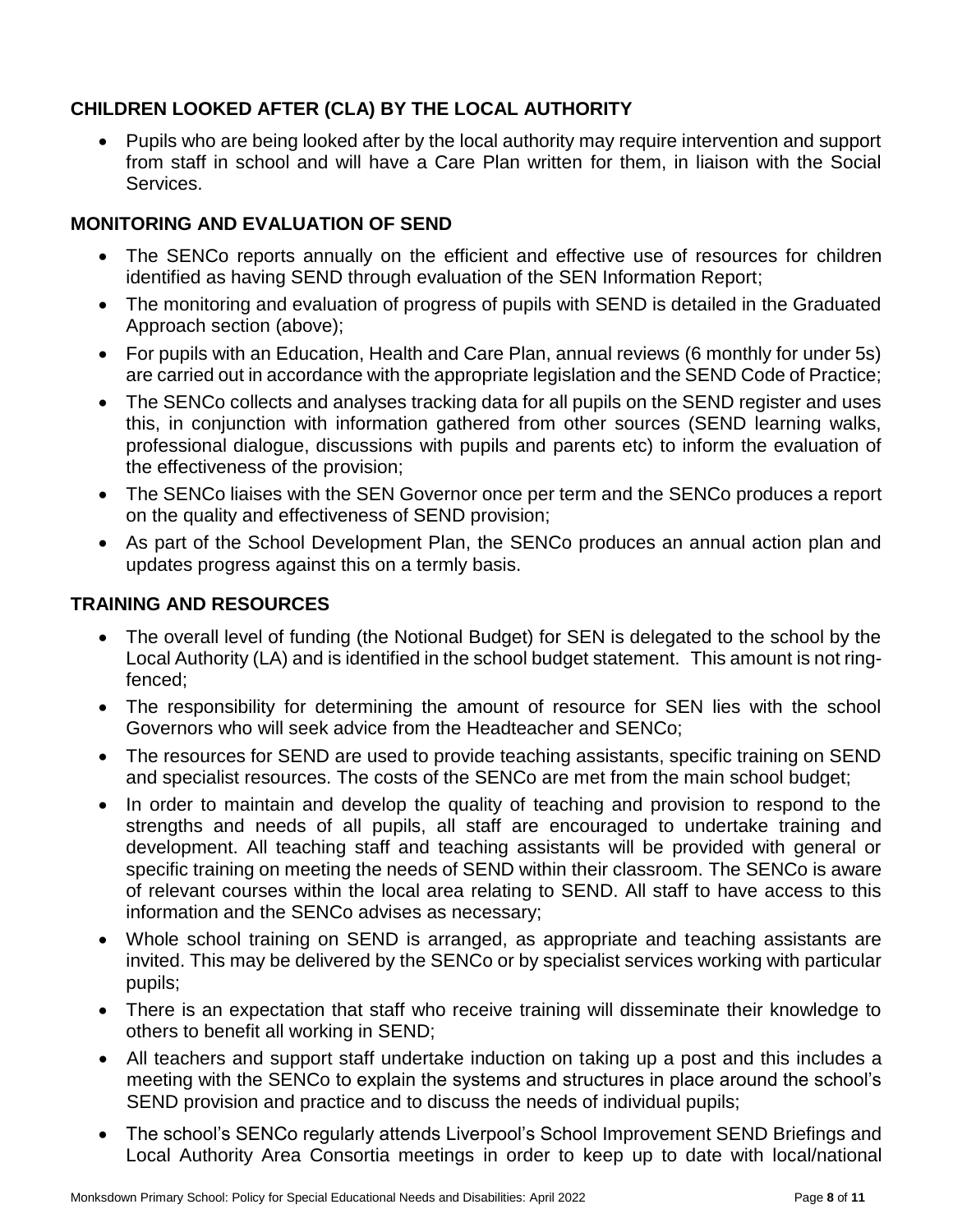updates in SEND and access support and share good practice with other SENCos and schools;

- All new staff have an induction programme. Permanent and long-term temporary staff will have a session with the SENCo who will explain the systems and structures in place to support the needs of children with SEND;
- Alt Valley Consortia.

# **ROLES AND RESPONSIBILITIES**

- The Governors must have regard for the Code of Practice (Children and Families Act 2014, part 3) when carrying out their duties towards all students with SEND;
- The Governors and Headteacher are responsible for the school's policy and approach to meeting students' special educational needs and disabilities;
- The Headteacher is the school's "responsible person" and manages the school's special educational needs work. The Headteacher will keep the Governing Body informed of the special educational needs provision made by the school;
- The SENCo is responsible for keeping a register of pupils with SEND and updating this; supporting teachers in writing Individual Education Plans (IEPs) or Personalised Provision Plans (PPPs) and assessing pupil progress; purchasing and organising resources; liaising with external agencies; making referrals; ensuring that appropriate records are kept; supporting the transition of pupils with SEND into the school and into high school; liaising with the SEN Governor and preparing appropriate reports; liaising with non-teaching staff in relation to SEN;
- Teaching Assistants are a valuable part of the support for students with SEND. They work under the direction of the class teacher to deliver targeted 1:1 teaching, as detailed in a child's IEP and focused in-class support whilst encouraging independence;

As previously stated within the SEND Policy we promote the responsibility of our teachers and the use of High Quality Teaching to support children and recognise how the SENCo will coordinate and monitor the quality of the support and progress children make. There are other key colleagues who have a significant impact on the progress and development of our children and young people at Monksdown Primary School and these include:

- The SEN Governor, Mr Reynolds meets with the SENCo regularly on an informal basis and monitors the progress of pupils with SEN.
- The school employs approximately 30 support staff. They carry out a range of roles across the school including delivery of interventions for groups/individuals and assisting teachers during lesson preparation and lessons. They work closely with the class teachers who oversee their work and plan with them. Some pupils' needs mean that they require close support for all or part of their time in school. These pupils have designated key workers.
- The school's Learning Mentors are Ms Bernia, Ms Swanson and Ms Butland, and the school's Nurture staff are Ms Dugdale and Ms Wright.
- The Designated Team responsible for Safeguarding: Mrs Price, Mrs Stewart, Miss Makin.
- The member of staff responsible for Looked After Children: Mr Allen.

### **STORING AND MANAGING INFORMATION**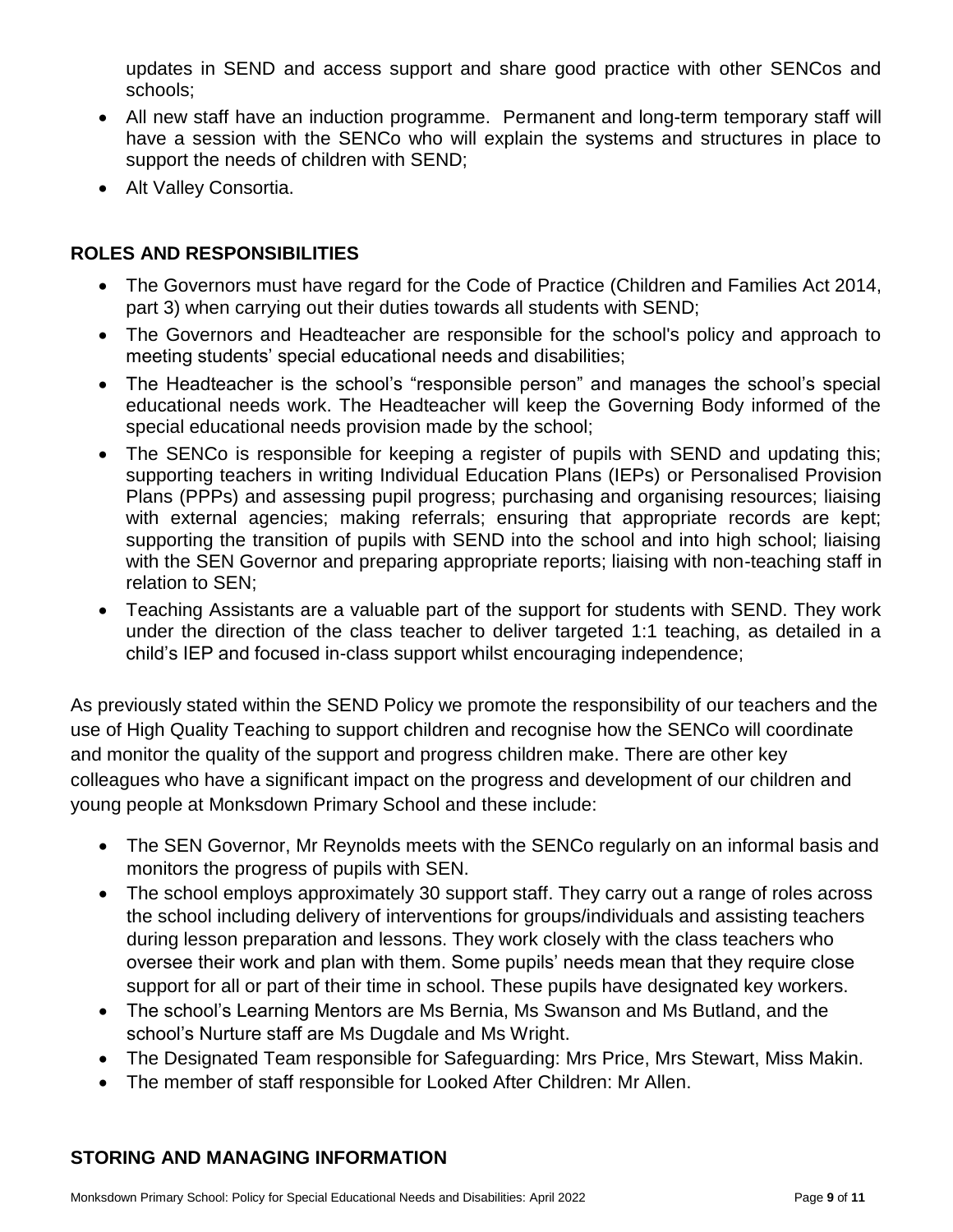- Documents relating to children with SEND are stored in a locked cupboard in school, on an encrypted electronic storage device, the online Microsoft SharePoint/OneDrive and CPOMs systems, as appropriate. Some documents, such as IEPs/PPPs are held on the school's server in an area which can only be accessed by teachers. Records relating to children who have left are passed to the new school as soon as is practical.
- Please refer to GDPR Statement.

### **REVIEWING THE POLICY**

- This policy will be reviewed on an annual basis. The process of review will involve the SENCo, the SEND Governor, the Chair of Governors and the Headteacher. Review of the policy will take into account:
	- o The progress made by children with SEND at the school;
	- o The success of the school at including children with SEND;
	- o Any recommendations from Ofsted or the LA about improving practice;
	- o Any factual changes, such as names of personnel.

### **ACCESSIBILITY**

- The school's accessibility plan is available from the school office;
- Further detail on the school's accessibility (including curriculum, written and physical accessibility) can be found in the SEN Information Report and School's Contribution to the Local Offer;
- School likes to have open dialogue with parents both informally and formally. Parents can contact the school office (0151 226 1606) to arrange an appointment to see a member of staff. Appointments with the SENCo can be made by ringing 0151 226 1606 extension 3.

### **DEALING WITH COMPLAINTS**

- If a parent of a pupil with SEND is concerned about the provision that school is making for their child, they should, in the first instance, refer the matter to the child's class teacher and/or the SENCo.
- Should further action be deemed necessary, a parent should refer to our school's Complaints Policy. We aim to deal with any complaints at the earliest opportunity but within 20 days at the latest (In accordance with the Complaints Policy).

### **BULLYING**

- The school Behaviour Policy is available from the website or the school office.
- Further details about how the school keeps children with SEND safe can be found in the SEN Information Report and School's Contribution to the Local Offer on our web-site.

Signed: ... Jacquie Price ... (Headteacher) Next Review Due: April 2023

Signed: ... Martin Reynolds (Chair of Governors) and the control of the Date: April 2022